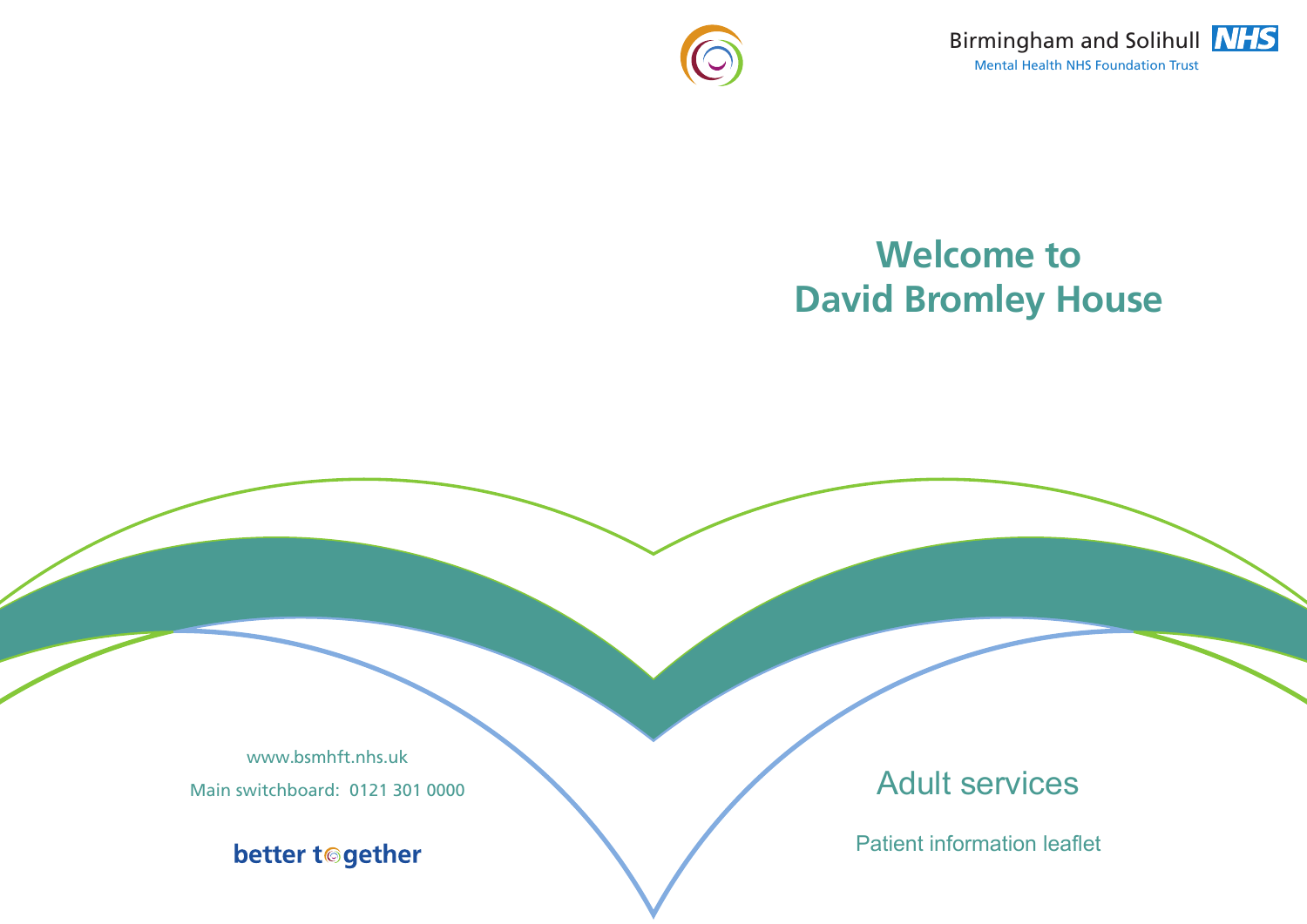## **Welcome to David Bromley House**

Firstly, we hope you enjoy your stay with us. We aim to ensure we provide a safe, caring and comfortable environment.

This leaflet aims to answer any questions you may have about this unit. If, after reading this, you want to ask further questions, please do not hesitate to ask any member of the team.



## **Our philosophy**

Here at David Bromley House we aim to support individuals with their rehabilitation needs as part of their recovery journey. We have a range of professionals with specialist skills.

We offer a variety of approaches and interventions to support individual needs. Each service user is actively involved with their rehabilitation programme to ensure we identify and support all their aspirations and goals. Our team works closely with a variety of agencies to facilitate specific needs. We are happy to work with individuals in our care and their families to support recovery.

We aim to maintain privacy and dignity, respect diversity and offer confidentiality.

#### **Carers and family**

Carers leads: Charlotte Abbott, Paul Gaynor, Matt Felkin, Yasmin Gray, Lavinia Walton

We do offer monthly carers groups. If you require any information for your carer, please ask the ward manager or your keyworker.

A patient advocacy service is also available to you and your family. Leaflets are available on the units or ask staff for more details.

#### **Communication**

Interpreters can be provided if necessary. Please tell staff if you need an interpreter or if you or your family have any specific communication needs (eg British Sign Language).

#### **Complaints or suggestions**

If you have any complaints or concerns, please speak to the manager or deputy manager. Complaints forms are available if required.

If you need an independent advocate or legal help, please speak to your named nurse. We welcome any suggestions or feedback to improve our service.

Further information may be obtained by asking your named nurse or any other member of the team.

Your named nurse is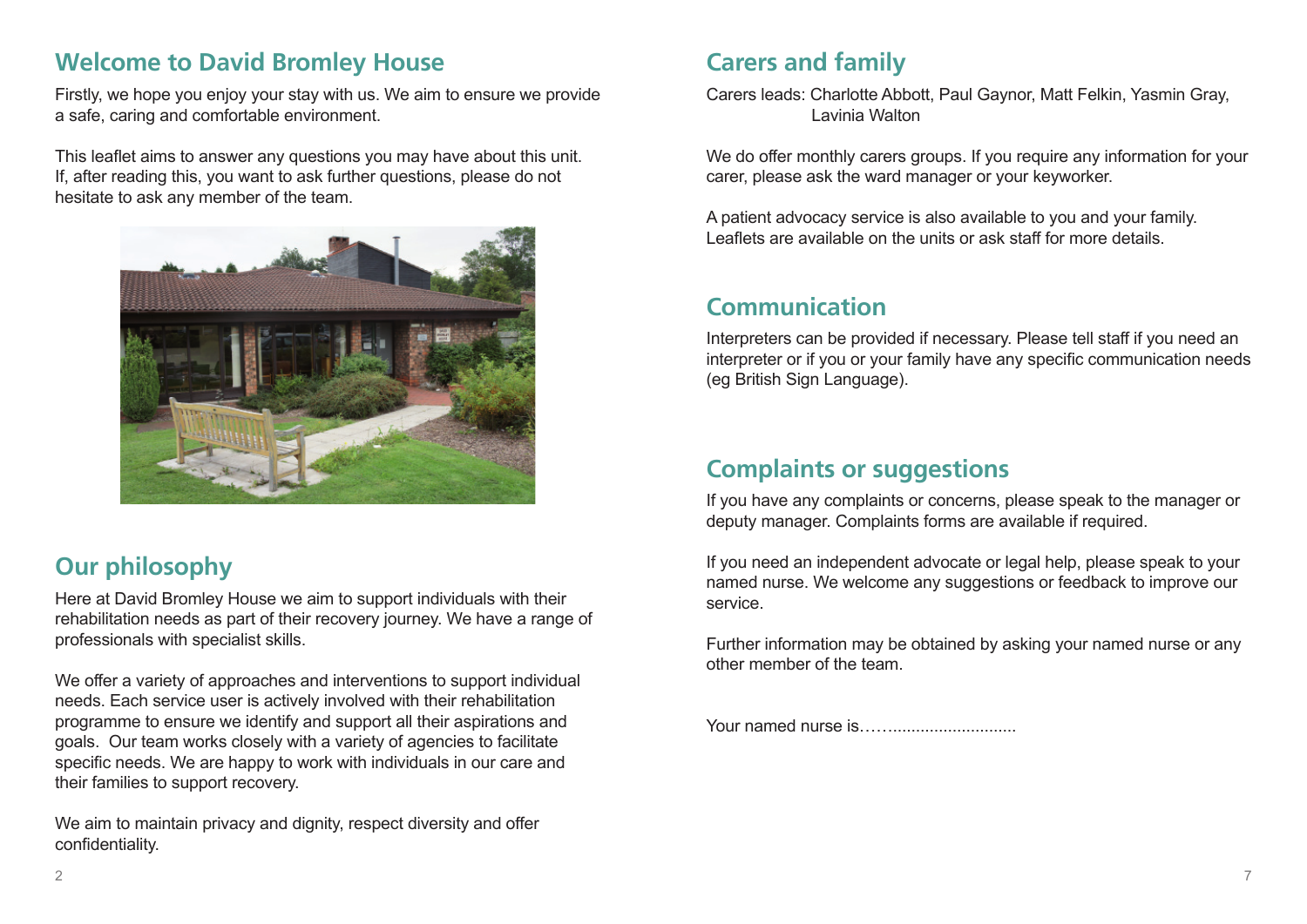#### **Programmes and activities**

Each resident will have a negotiated weekly programme of activities, specifically designed to meet their individual needs. This will follow a period during which your needs will be assessed.

As this is a rehabilitation unit, you are expected to participate in your weekly programme as part of your recovery plan. You will be expected to keep your room tidy and clean, and you will be assited by staff to do this. All bedrooms have a complete clean each week by the domestic staff.

Specific group work and one-to-one work, dependent on your agreed aims and needs.

#### **Regular reviews**

During your first four weeks of admission, we will work with you to identify your recovery needs. Members of the team will arrange to meet with you to undertake a number of initial assessments. Your placement will then be reviewed at the end of this four-week period.

Care programme approach meetings are held every six months. All of your team are invited along with yourself and family members, if you are happy for them to attend. This provides an opportunity to review your progress and plan for the future.

You will be allocated a named nurse who will offer regular one-to-one sessions and support you to devise specific care plans.

## **Our staff**

Unit manager: Beverley Patton Consultant psychiatrist: Dr Robert Evans Consultant psychologist: Dr Alison Walter-Brice

We have a skilled and experienced clinical team of nursing and occupational therapy staff whose photos are displayed on the noticeboard.

#### **Practical things you need to know**

David Bromley House is a 14-bed unit which caters for male and female patients, with shared bathroom and toilet facilities.

Postal address: 2-4 Woodside Crescent, Downing Close, Knowle, Solihull, B93 0QA Telephone: 0121 678 4935

Customer relations – PALS: 0800 953 0045 (8am to 8pm, Monday to Friday)

#### **Storage of valuables and belongings**

Every bedroom has a small safe that you can use to store small valuables if required.

We do not have any storage other than your room, so please be mindful of how many possessions you bring with you.

You may bring your own electrical equipment, such as a computer or television, but it must be checked by our maintenance department before it is used, for health and safety reasons.

Unfortunately we cannot accept responsibility for personal items of value.